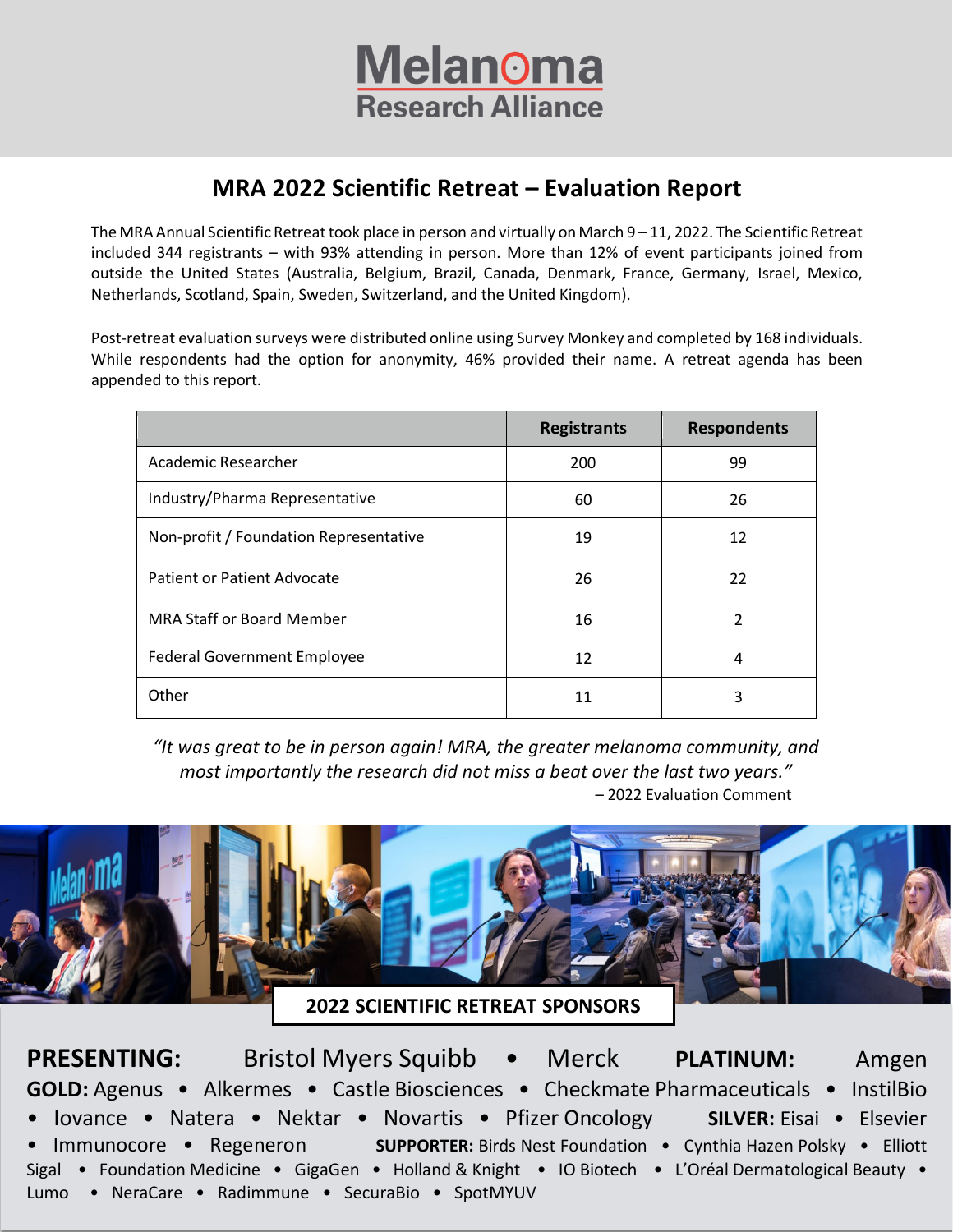**Respondents were asked to rate aspects of the MRA Retreat on a scale of one (unsatisfactory) to five (outstanding), with the following responses received:**

|                                         | Out-<br>standing | Great     | Good               | Fair               | Unsatis-<br>factory | Average<br>$\overline{\text{(out of 5)}}$ | n.  |
|-----------------------------------------|------------------|-----------|--------------------|--------------------|---------------------|-------------------------------------------|-----|
| <b>Overall</b>                          | 80%<br>117       | 17%<br>25 | 3%<br>5            | 0%<br>$\Omega$     | 0%<br>$\Omega$      | 4.8                                       | 147 |
| <b>Registration</b>                     | 86%<br>127       | 9%<br>13  | 5%<br>7            | 0%<br>$\Omega$     | 0%<br>$\Omega$      | 4.8                                       | 147 |
| <b>Opening</b><br>Reception             | 73%<br>86        | 24%<br>28 | 2%<br>3            | 1%<br>$\mathbf{1}$ | 0%<br>$\Omega$      | 4.7                                       | 118 |
| <b>Scientific</b><br><b>Sessions</b>    | 71%<br>101       | 23%<br>33 | 6%<br>9            | 0%<br>$\Omega$     | 0%<br>$\Omega$      | 4.6                                       | 143 |
| <b>Networking</b><br><b>Roundtables</b> | 53%<br>71        | 34%<br>46 | 11%<br>15          | 1%<br>$\mathbf{1}$ | 1%<br>$\mathbf{1}$  | 4.4                                       | 134 |
| <b>Poster Sessions</b>                  | 66%<br>67        | 28%<br>28 | 5%<br>5            | 1%<br>$\mathbf{1}$ | 0%<br>$\Omega$      | 4.6                                       | 101 |
| <b>Meeting Facilities</b>               | 82%<br>120       | 16%<br>24 | 1%<br>$\mathbf{1}$ | 1%<br>$\mathbf{1}$ | 0%<br>0             | 4.8                                       | 146 |
| <b>Virtual Platform</b>                 | 57%<br>30        | 34%<br>18 | 7%<br>4            | 2%<br>$\mathbf{1}$ | 0%<br>$\Omega$      | 4.5                                       | 53  |

**Respondents were asked to write in what they liked most about the 2022 Retreat:**

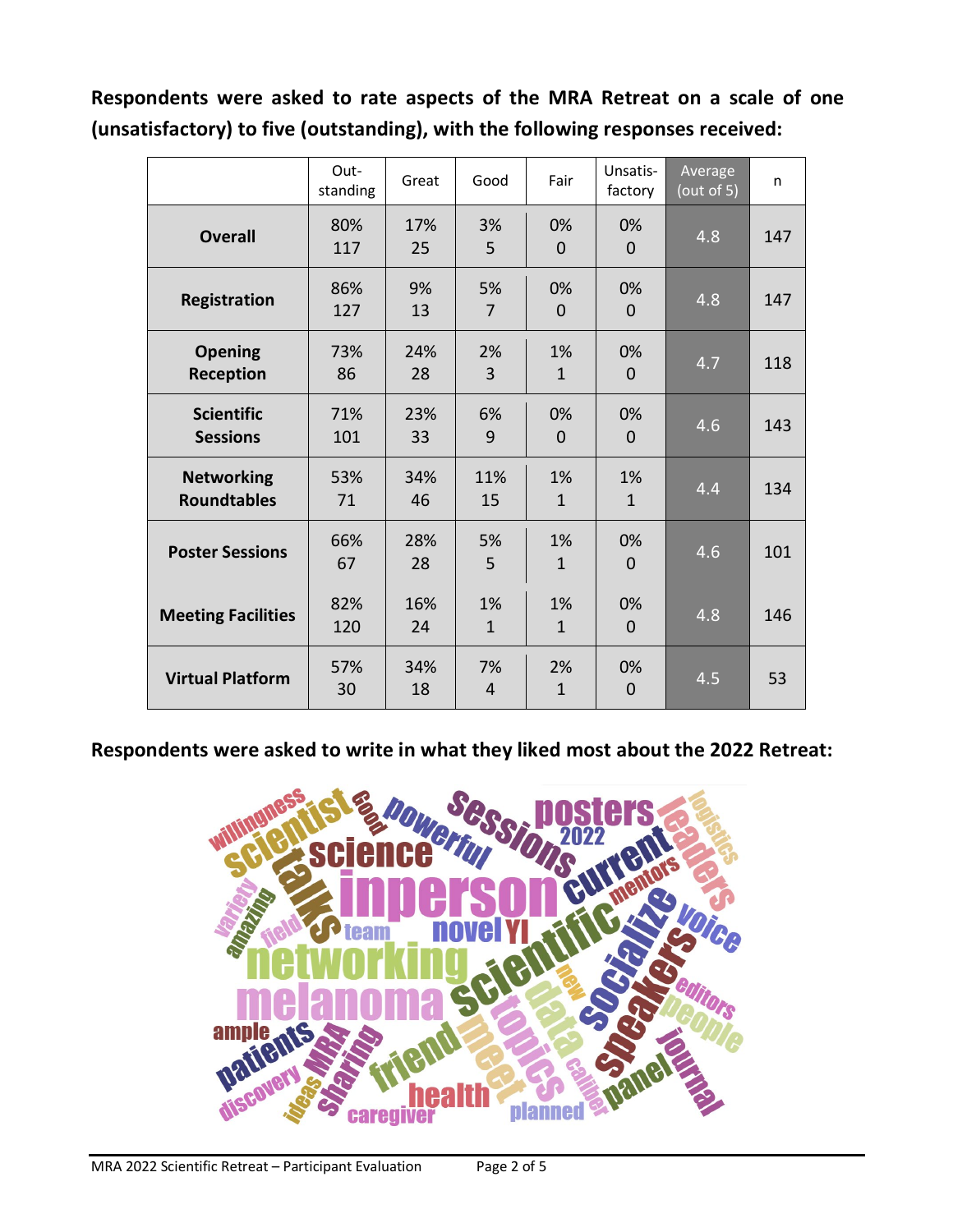#### **Forty-six respondents indicated the opportunity for in-person networking as what they liked most about the retreat, with individual comments including:**

- $\checkmark$  I enjoyed meeting so many different stakeholders in the melanoma community – but especially hearing from the patients, caregivers, and advocates.
- $\checkmark$  It was great to go to an in-person meeting again! It felt very safe, COVID-wise, which I really appreciated.
- $\checkmark$  Networking and meeting people in-person facilitates the strongest collaborations – it really felt like we were a community!
- $\checkmark$  The COVID precautions put in place were very comforting and made me feel at ease, especially since this was the first in-person meeting for most of us in over two years. The retreat is such a valuable forum for idea exchange, and meeting virtually just doesn't compare. The networking opportunities are very unique at MRA.
- $\checkmark$  Just as the speakers, the non-presenting attendees are also major leaders in the field and a fantastic part of the retreat. Meeting

*Getting together and hearing not only the science but also the clinical experience was rejuvenating, especially since COVID has disrupted so many inperson opportunities. The decision to have the meeting in-person was the right one.* 2022 Retreat Participant

- these people in person is invaluable and can lead to collaborations that would not otherwise happen.
- $\checkmark$  I really do not know of any other meeting that brings together so many different voices I am very thankful to be invited to attend!

### **Forty-three respondents indicated the science/talks as what they liked most about the retreat, with individual comments including:**

- $\checkmark$  The sessions like always were spot on and much more impressive than similar conferences. I also loved how everyone from the melanoma community is in one place – from the researchers, to pharma, to advocates and patients, and more.
- $\checkmark$  I appreciated the diversity of speakers with respect to seniority, institution, subject matter, etc. All presentations were of the highest quality.
- $\checkmark$  As always, the scientific content of this meeting is outstanding.
- $\checkmark$  The cutting-edge content and exciting unpublished data sets the MRA Retreat apart as a leader in melanoma.
- $\checkmark$  MRA efficiently and impactfully fits a lot of important talks and topics into a two-day meeting.

**Several respondents indicated they liked the poster sessions best for the opportunity to catch up with colleagues and learn about what they've been working on over the past two years, while also highlighting the new interactive digital poster platform as having a greater impact than the traditional paper posters.** 

**Other highlights called out by two or more individuals included the Young Investigator Breakfast – specifically the opportunity to network with journal editors, the inclusion of patient voices throughout the retreat, and the Industry Roundtable discussion.**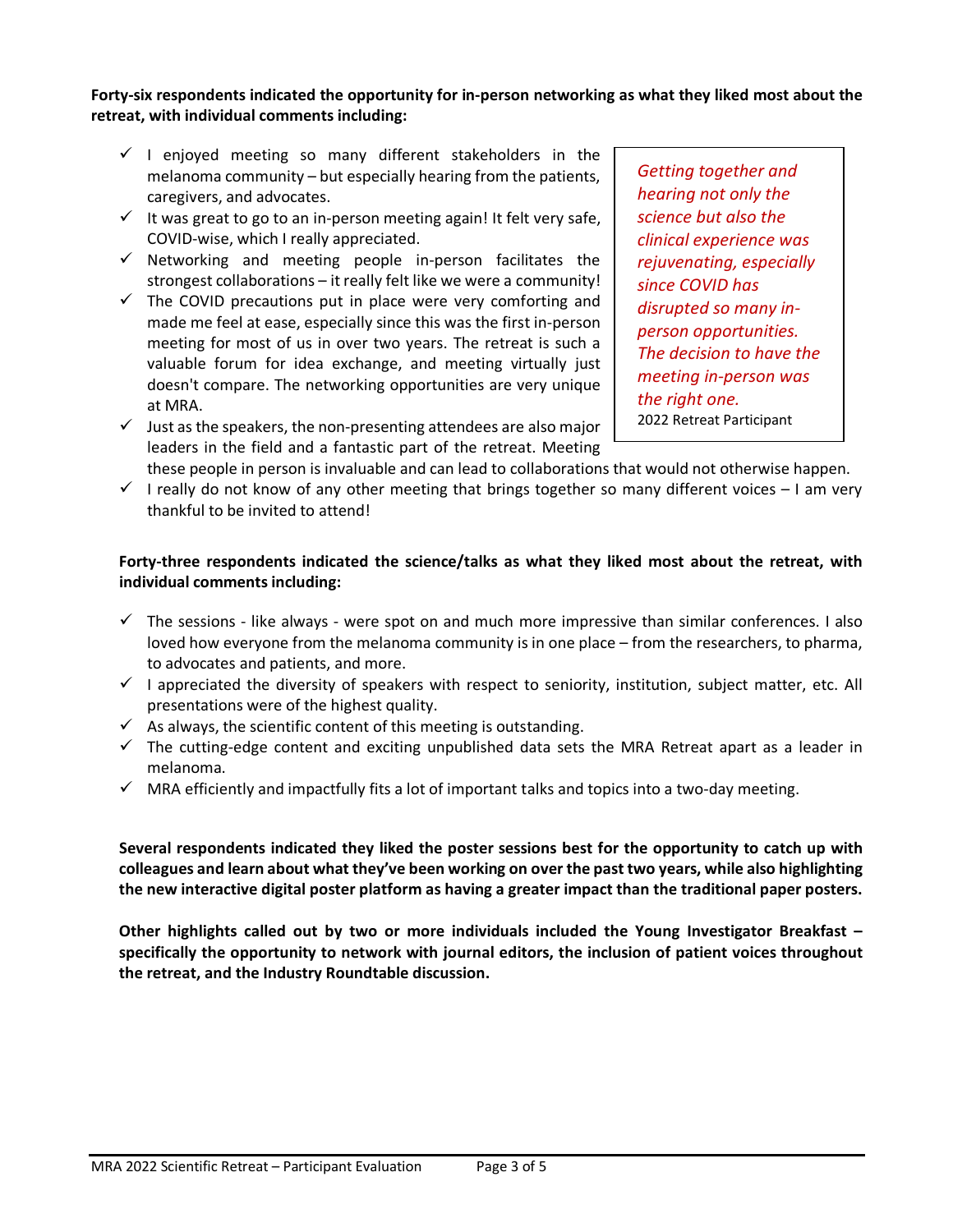**Additional cross-cutting feedback on elements favored by participants included the following:**

*Just being able to meet patients and see the overarching journey from discovery on the bench to treatment in practice was a wonderful experience. I have never been at a meeting that includes all stakeholders in that way.* 2022 Retreat Participant

- $\checkmark$  I left with so many exciting ideas to pursue. I especially loved all of the talks, the in-between interactions, as well as the biomarker roundtable. Everything was just perfect.
- $\checkmark$  The camaraderie of the small meeting format and the opportunity to connect with like-minded people was very uplifting.
- $\checkmark$  The MRA Retreat is a rapid means to keep up-to-date with multiple perspectives in the melanoma field.
- $\checkmark$  It is so important to me, as a researcher, to understand the patient perspective, and MRA really facilitates that.
- $\checkmark$  I really enjoyed the panel discussions and the Closing Panel.
- $\checkmark$  The diversity of attendees and the broad topics covered give a great understanding of what MRA funds.

## **Respondents were asked what MRA should do differently or better for 2023. Responses have been grouped below by thematic domain:**

#### **Science Lectures/Panels:**

- $\checkmark$  Consider having one or two plenary sessions on a general topic that is not necessarily highlighting MRA sponsored research, but a larger hot topic in the melanoma field.
- $\checkmark$  It would be nice if more young investigators or trainees had the opportunity to present. A handful of quick 10-minute lightning talks could have a greatimpact. They representthe future talent in melanoma research.
- $\checkmark$  I'd like to see more presentations on the rare melanomas.
- $\checkmark$  I would recommend splitting the science. Those interested in molecular drivers of melanoma and those interested in immunology are generally two distinct groups; maybe offer parallel sessions.
- $\checkmark$  Make an effort to invite different speakers than previous retreats with an emphasis on modern topics in melanoma, such as highlighting top findings from the previous year.
- $\checkmark$  MRA leadership is doing great work in order to reach out to more people that would benefit from this amazing meeting, but I would still like to see a bit more geographic diversity in the attendees/speakers.

#### **Roundtables and Poster Sessions:**

- $\checkmark$  Lunch roundtables are such a great idea, but the room was quite noisy, which made conversations across the table difficult.
- $\checkmark$  The networking roundtable discussions should be chaired and more structured, with introductions of all participants at the table and balanced discussions where everyone participates.
- $\checkmark$  A good moderator is needed at the roundtables to focus the discussion and keep us on topic.
- $\checkmark$  It would be great if the poster sessions weren't at either end of the day, especially the early morning session.
- $\checkmark$  I think the overall platform and execution was wonderful, though there was a sense of disconnection with the online-only presenters/participants.